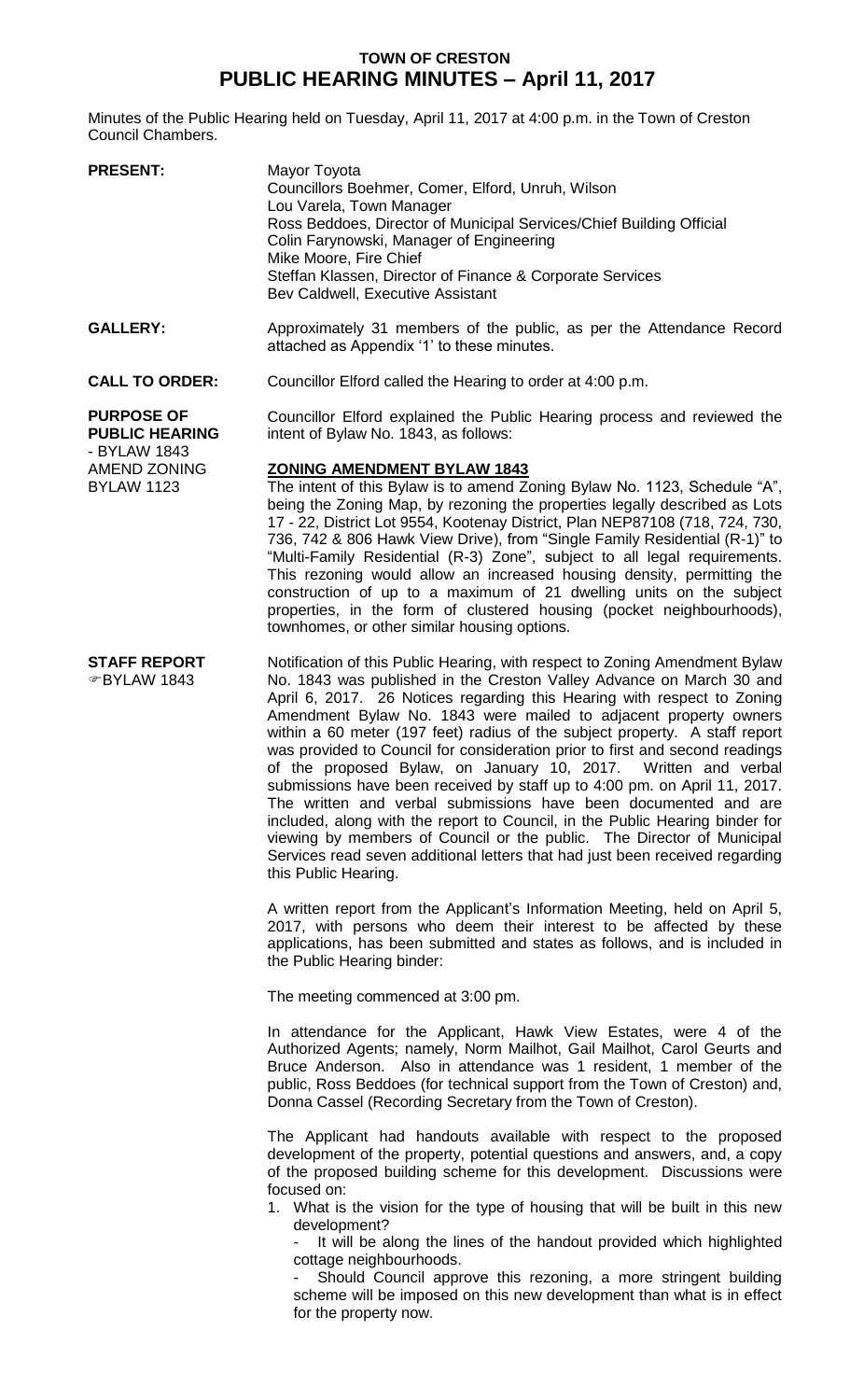|                                       | 2. Will this be low-income or affordable housing?<br>This will be affordable housing. Depending on the square footage for<br>each unit (which will be approximately 1000 - 1100 square feet), the<br>price range could be approximately \$300,000 - \$350,000 per unit. This<br>would fill a good niche in the housing market for Creston.                                                                                                                                                                                                                                                                                                                                                                                                                                                                                                                                                        |
|---------------------------------------|---------------------------------------------------------------------------------------------------------------------------------------------------------------------------------------------------------------------------------------------------------------------------------------------------------------------------------------------------------------------------------------------------------------------------------------------------------------------------------------------------------------------------------------------------------------------------------------------------------------------------------------------------------------------------------------------------------------------------------------------------------------------------------------------------------------------------------------------------------------------------------------------------|
|                                       | 3. If families with children move into this new development, where would<br>the children play?<br>A common useable open space will be created that could have<br>gardens, a playground and possibly a gazebo.<br>A trail will be constructed that will allow easy access and<br>connectivity to Northwest Boulevard.                                                                                                                                                                                                                                                                                                                                                                                                                                                                                                                                                                              |
|                                       | The meeting adjourned at 4:00 pm.                                                                                                                                                                                                                                                                                                                                                                                                                                                                                                                                                                                                                                                                                                                                                                                                                                                                 |
| <b>APPLICANT'S</b><br><b>COMMENTS</b> | Councillor Elford asked Mr. Norm Mailhot, representing the applicant Hawk<br>View Estates, if he wished to speak or comment on the application.                                                                                                                                                                                                                                                                                                                                                                                                                                                                                                                                                                                                                                                                                                                                                   |
|                                       | Mr. Mailhot stated that the proposed development plan complies with the<br>proposed new Official Community Plan for the Town of Creston.<br>He<br>advised that the covenants placed on this next phase of development will be<br>more stringent and the Town will ensure compliance. There is a high<br>demand for cottage homes and single storey dwellings (targeting baby<br>boomers). This development is not intended to be a 'low income housing'<br>development. Mr. Mailhot advised that green space has and will be<br>accommodated in Hawk View Estates, which includes all phases of the<br>development. There is no current development plan, but parking will be<br>accommodated on all lots, with overflow parking on side streets, as in any<br>neighbourhood.                                                                                                                     |
| <b>PUBLIC</b><br><b>COMMENTS</b>      | Councillor Elford asked for comments and/or questions from the Gallery,<br>comments were received as follows:                                                                                                                                                                                                                                                                                                                                                                                                                                                                                                                                                                                                                                                                                                                                                                                     |
|                                       | Mr. Sam Parsons, 1025 Selkirk Drive, Creston<br>- Excited for new development.<br>- Current history of Hawk View Estates is not for high density development.<br>This new development proposes 21 dwelling<br>units that should<br>accommodate only 6 units.<br>- Concern for pedestrian traffic due to the high density and increased traffic.<br>- Covenants on Phases I and II have not been enforced by the developer<br>and are not being abided by the property owners.<br>- Signage was to be installed at all entrances to Hawk View Estates, walking<br>paths, playgrounds (green space) were to be provided.<br>- No trust that covenants on future development would be enforced.                                                                                                                                                                                                      |
|                                       | Mr. Peter Kemp, 812 Hawk View Drive, Creston<br>- Concerns/complaints of noise, dog defecating on property, children playing<br>in the streets in Hawk View Estates – no enforcement.                                                                                                                                                                                                                                                                                                                                                                                                                                                                                                                                                                                                                                                                                                             |
|                                       | Ms. Cheryl Habart, 724 Highway 21, Creston<br>- Opposed to rezoning to R-3 as the development would change the<br>character of her home environment and she was concerned over privacy<br>loss. She would not have purchased her property if she had known that the<br>adjacent property was zoned for multi-family residential.<br>- Existing problem with the number of cats and dogs in the area, this<br>development would only increase that problem.<br>- Increased noise, traffic.<br>Most families have two vehicles, if the<br>development only accommodated one vehicle per lot, this would increase<br>street parking considerably.<br>- Other R-3 zoned property within the Town would be more suitable for such<br>development.<br>- If there was an R-3 zone in the Hawk View Estates, suggest that be<br>located on the upper level of the property, with its own street entrance. |
|                                       | Mr. Bob Heffel, 1046 Purcell Crescent, Creston<br>- Lack of enforcement of bylaws, such as tall grass, weeds.<br>- Current construction of one house has been ongoing for a year and<br>builders have no concern or respect for laws or regulations, i.e. double<br>parking, mud and dirt left on streets, interference with snow removal, etc.<br>- Hawk View Drive there are 9 licenced vehicles at one house, parking is an<br>issue.                                                                                                                                                                                                                                                                                                                                                                                                                                                          |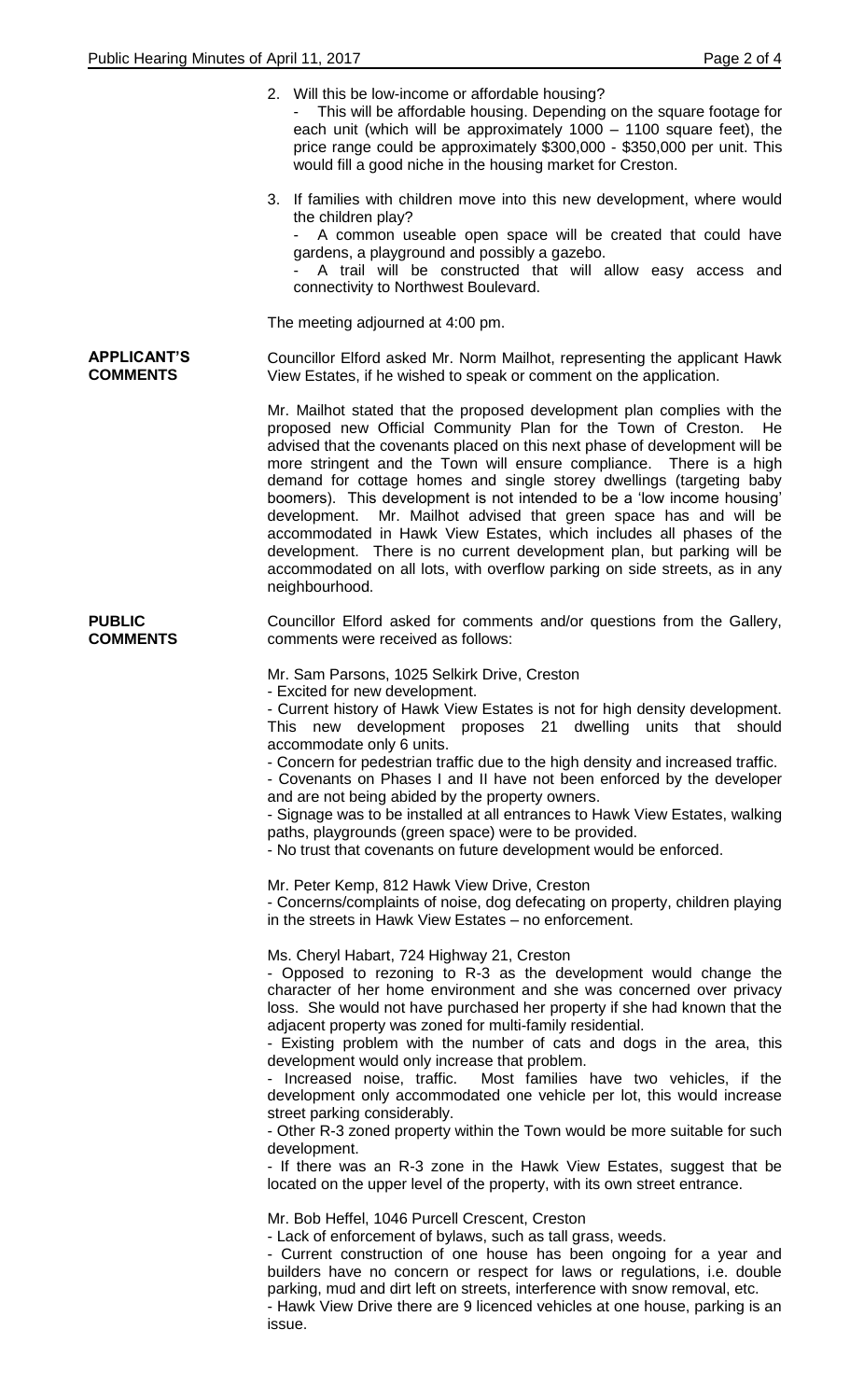Mr. Gary Boyden, 1009 Hawk View Drive, Creston

- Complaints to developer to enforce covenants, developer advises to bring concerns to the Town, the Town refers him back to the developer.

- The proposed rezoning jeopardizes the integrity of the Hawk View Estates development.

Mr. Vern Bigelow, 1015 Hawk View Drive, Creston

- Who would be responsible for enforcing the covenants on the next phase of development? The Director of Municipal Services advised that it would be the Town of Creston.

- Who would be the developer? Mr. Mailhot advised that the developer is unknown, the lots would be sold individually.

Mr. Norm Mailhot, representing Hawk View Estates.

- Covenants on next Phase will be 'etched in stone' and enforced by the Town of Creston.

- Green space is provided in the current development and will be included in the next Phase.

- A 10 to 12 ft. wide walking path will be constructed and will be maintained.

- The owners of Hawk View Estates currently maintain the unsold lots in the development and make every attempt to keep the areas mowed and free of weeds.

Mr. Bob Heffel, 1046 Purcell Crescent, Creston

- When they build their home, they had plans of constructing a suite in the basement for family members. He was told he would require additional parking on his property to accommodate the suite, so he has room for 6 vehicles on his property. He knows of property owners on Purcell Crescent that do not have that parking accommodation and wants to know why that was not required of those property owners.

- Mowing lots is an issue due to rocks, dirt, ruts from contractors on adjacent lots during building construction.

Councillor Elford asked for comments and/or questions from Council.

Councillor Boehmer asked who is responsible to enforce the covenants.

The Director of Municipal Services stated that there are two types of convenants. One is developer applied, regarding design or other specifics of construction, and placed on title. This type of covenant is not enforceable by the Town of Creston. The second type of covenant is placed on title under Section 219 of the *Land Title Act*, and is enforceable by the Town of Creston and ensures compliance throughout the development process.

The Director of Municipal Services addressed the issue of green space / trails, advising that a trail will be constructed through the development and will connect Highway 21 to Valley View Drive. The developer will be responsible to complete this linkage. A trail will also be developed along Valley View Drive by the Town of Creston in the near future.

Normally once a subdivision is approved and road construction is complete, the roads/streets then become the responsibility of the Town of Creston to maintain. With respect to Phase I and Phase II development, the covenants on those properties continue to be the responsibility of the developer, not the Town of Creston. With this proposal the covenants on the property will become the responsibility of the Town of Creston with respect to enforcement/compliance.

Mr. Robin Habard, 724 Highway 21, Creston.

- The top portion of the Hawk View Estates property is steep and water runs all year round in that area, making the ground unstable for development.

The Director of Municipal Services advised that curb, gutter and storm drains will be installed and drainage will be addressed at the building permit stage.